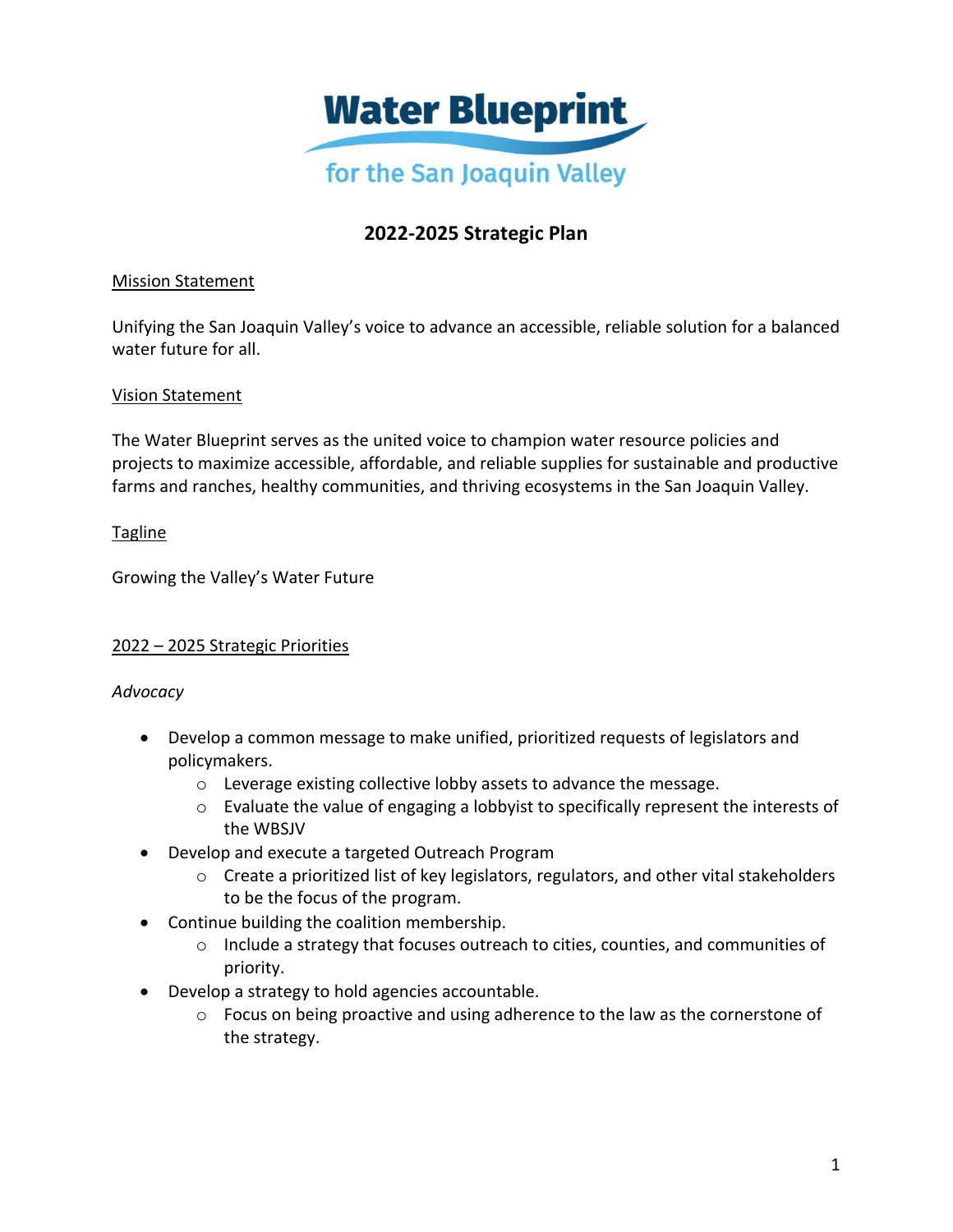### *Groundwater Quality and Disadvantaged Communities*

- Support and engage emergency response in an expedited manner with resources to support disadvantaged communities.
- Support policies that will encourage recharge to provide a safe, reliable, and affordable water supply to disadvantaged communities and domestic well owners.
- Engage disadvantaged community leaders to advocate for the region with regulators, legislators, and in the public through grassroots efforts.

### *Land Use Changes Environmental Plan*

- Work with others to facilitate and streamline land repurposing programs that are strategic and balanced.
	- $\circ$  Within these efforts, promote multi-benefit projects that help with recharge and habitat.
- Develop and coordinate an environmental plan in conjunction with environmental organizations, disadvantaged communities, government, and landowners.

### *Outreach and Communications*

- Provide a place for San Joaquin Valley communities (water supply, agriculture, business, drinking water) to grapple with issues and develop ideas and strategies to adapt in a way where positions can be modified but not compromise values.
- Expand external outreach (newsletters, project updates, program updates) to the public about what the WBSJV is seeking to accomplish.
- Develop consistent messaging the conveys the statewide connection to the San Joaquin Valley.
	- $\circ$  Create collateral that highlights the areas of agreement across the Blueprint.

# *SGMA Implementation*

- Support implementation efforts that acknowledge SGMA was intended as a locally driven and controlled effort.
- Facilitate the development of regional conveyance facilities.
- Facilitate increased coordination opportunities across subbasins.
	- $\circ$  Through that process, encourage the formation of a GSA trade association.

# *Water Supply Goal*

- Develop and work with others to implement a comprehensive plan to maximize water supplies.
	- o Ensure the plan would inherently create a balanced result.